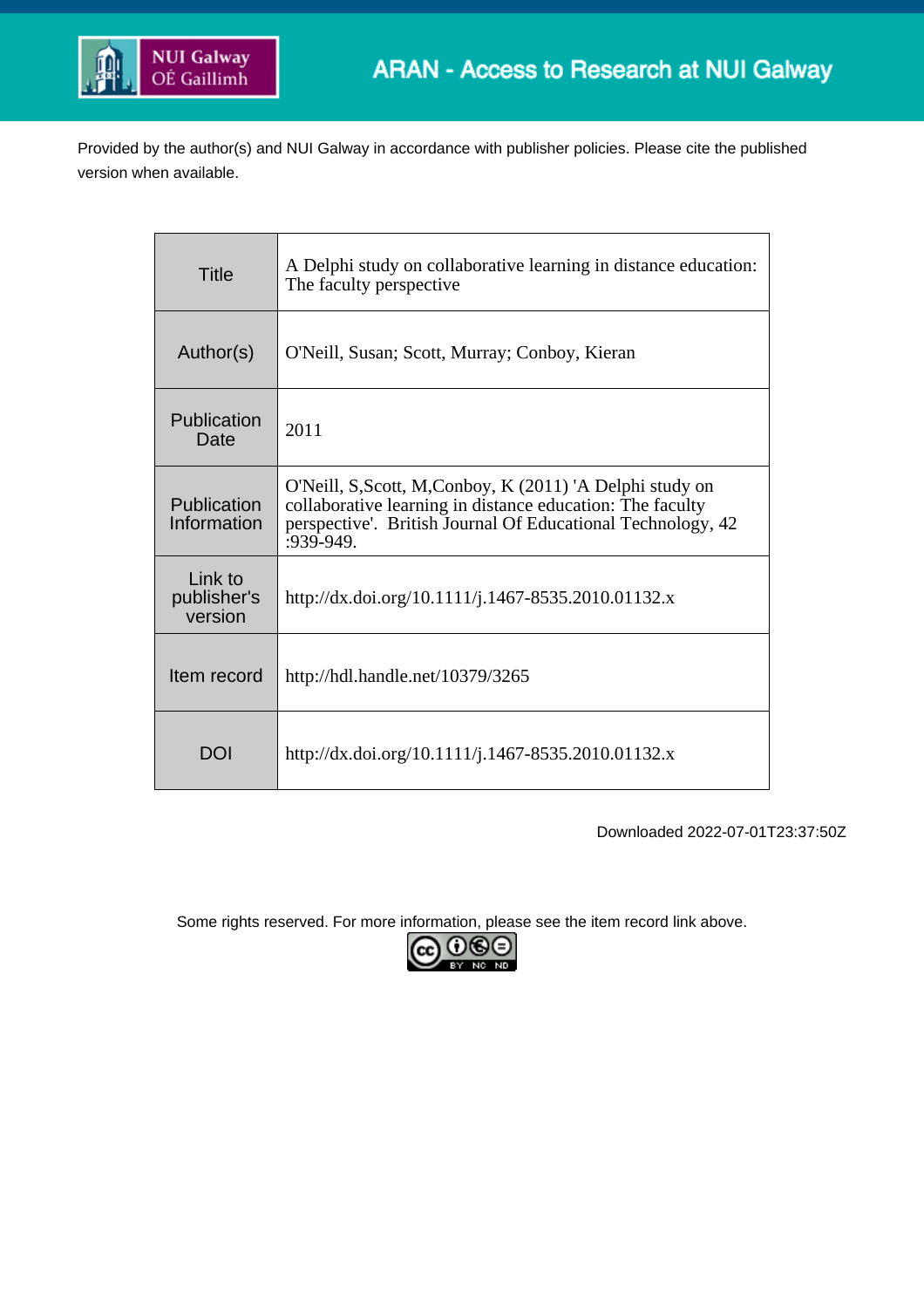# *A Delphi Study on Collaborative Learning in Distance Education: the Faculty Perspective*

## **Susan O'Neill, Murray Scott and Kieran Conboy**

Susan O'Neill is a PhD student at the J.E. Cairnes School of Business & Economics, National University of Ireland Galway. She is currently pursuing a PhD in stakeholder management in information system development projects. Her research interests include collaborative learning, e-learning, collaborative networks, stakeholder management and open innovation. Murray Scott is a lecturer in information systems at the J.E. Cairnes School of Business & Economics, National University of Ireland Galway. His main research interests lie in IS success, e-government and e-learning information systems. He is currently pursuing a PhD in IS Success and eGovernment. Dr. Kieran Conboy is also a lecturer in information systems at the J.E. Cairnes School of Business & Economics, National University of Ireland Galway. His research focuses on agile systems development approaches as well as agility across other disciplines. He is also associate editor of the European Journal of Information Systems.

*Address for correspondence: Murray Scott, Business Information Systems Department, J.E. Cairnes School of Business & Economics, National University of Ireland Galway. Email:Murray.Scott@nuigalway.ie*

#### **Abstract**

This paper focuses on the factors which influence collaborative learning in distance education. Distance education has been around for many years and the use of collaborative learning techniques in distance education is becoming increasingly popular. Several studies have demonstrated the superiority of collaborative learning over traditional modes of learning and it has been identified as a potential solution to some of the weaknesses of traditional distance education courses. There are a rapidly growing number of technologies in use today and educators and practitioners face an increasingly difficult challenge to successfully implement collaborative learning in distance education; precipitated not only from technical advances but also from wider social and organisational concerns. To the best of our knowledge, this study is the first to investigate the factors that influence collaborative learning in distance education, by eliciting the opinions of an expert panel using a Delphi survey. The aim was to produce an integrated list of the most important implementation factors and to investigate the role technology is perceived to contribute. The findings identified seventeen of the most important factors; these factors cover a range of themes including course rationale and design, instructor characteristics, training, group dynamics, the development of a learning community and technology. The potential of technology however does not seem to be fully realised and newer technologies such as multi-user environments would seem to be of limited use in practice according to the expert panel.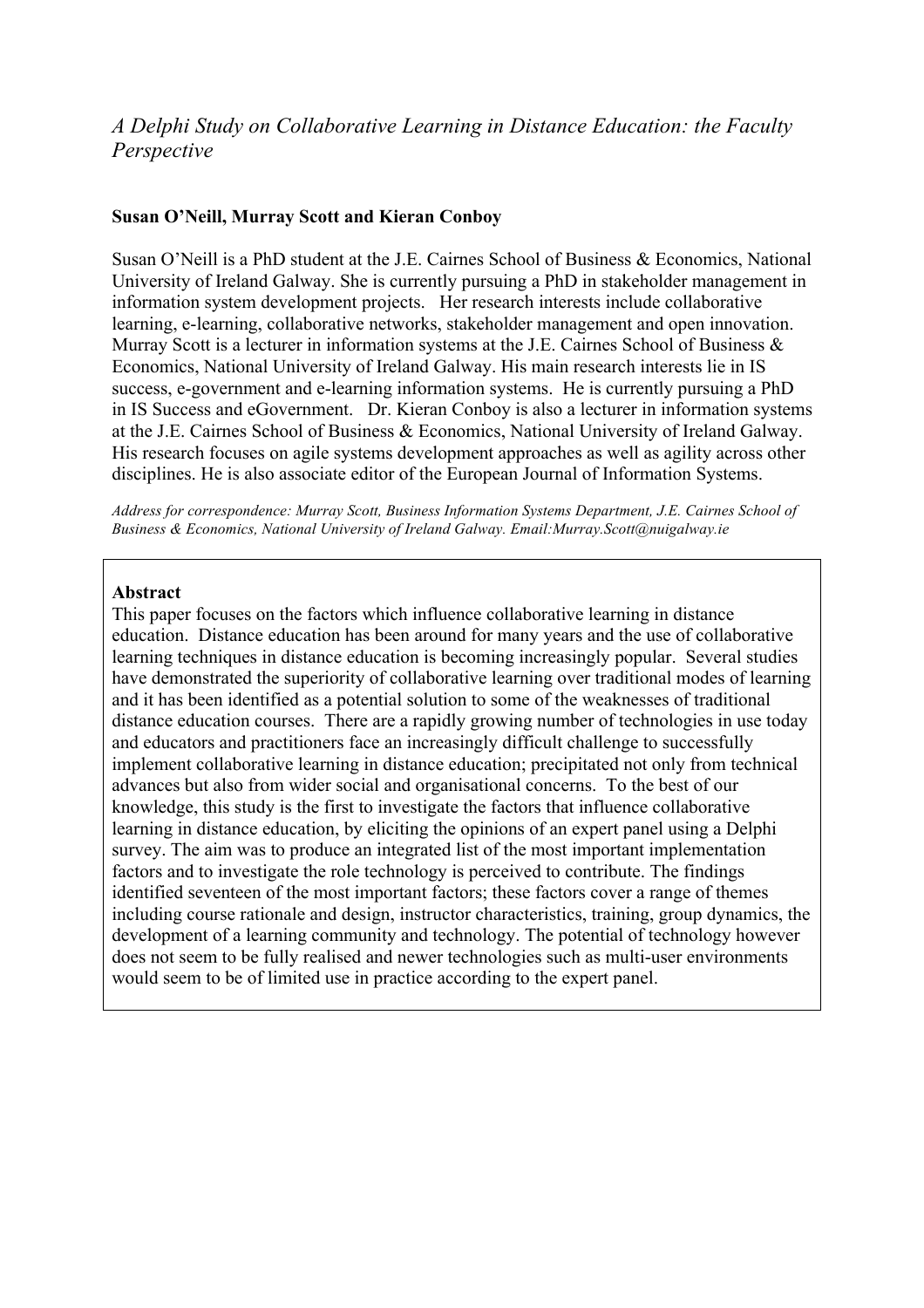#### **Introduction**

There is an increasing interest in using collaborative learning (CL) techniques in distance education (DE) courses. Collaborative learning emerges through the interaction of individuals with other individuals; knowledge is created though these interactions as individuals 'exercise, verify, solidify, and improve their mental models through discussion and information sharing'(Leidner and Jarvenpaa, 1995). When students work together collaboratively, they not only learn themselves, but they are also contributing to the development of the group (Salas, Kosarzycki, Burke, Fiore and Stone, 2002). Working in groups is not just a valuable way of learning but also develops the abilities for cooperative work, which is essential in the modern working place. Distance education is a broad term that refers to delivering a curriculum to learners who are not physically present on campus. Recent technological advances, along with changing learner demographics have triggered a significant rise in the popularity of this type of education. Incorporating collaborative activities into modern distance education courses should produce graduates who can work effectively and efficiently with others, while also understanding the role of modern information technologies in collaboration, communication and knowledge creation.

As distance education has evolved, it has become inextricably linked to technology (Garrison, 1985) and as such information systems involving communication and information technology have become the underlying core of current and future DE innovations and trends (Lockwood, 2001). Technologies that promote communication and interaction can add value to the learning process by enabling the development of higher-order thinking skills, increased involvement, interest and motivation and overall the attainment of higher learning outcomes (Piccoli, 2001). Although emerging technologies offer a vast range of opportunities for promoting collaboration, distance education programs face challenges that may influence the implementation of these technologies (Beldarrain, 2006). It is also important to make a distinction between 'collaboratively usable applications and collaborative technology' (Lipponen and Lallimo, 2004). The use of technology therefore is more than a mere supporting infrastructural component, but at the same time is not the only influencing factor and the organisational processes and human interactions surrounding it are also of crucial importance in the implementation of CL in DE.

A number of studies have investigated the factors which are relevant to CL in DE, mostly focusing on specific areas of interest, for example; CL and computer supported groups (Brandon and Hollingshead, 1999); student preferences (Beyth-Marom, Chajut, Roccas and Sagiv, 2003); social interaction (Kreijns, Kirschner and Jochems, 2003); issues with CL in DE (Bernard, Rojo de Rubalcava and St-Pierre, 2000); computer supported collaborative learning (for examples see Beldarrain, 2006; English and Yazdani, 1999; Silverman, 1995); success factors of CMC technologies (Tolmie and Boyle, 2000); system characteristics (Pituch and Lee, 2006) and emerging themes in distance learning (Salas et al., 2002). The literature reviewed indicated that several factors impact CL in DE, although each independent study considered only a limited number of factors. The aim of this research was to produce an integrated list of the most important factors, with the aim of establishing the key issues involved in the implementation of CL in DE.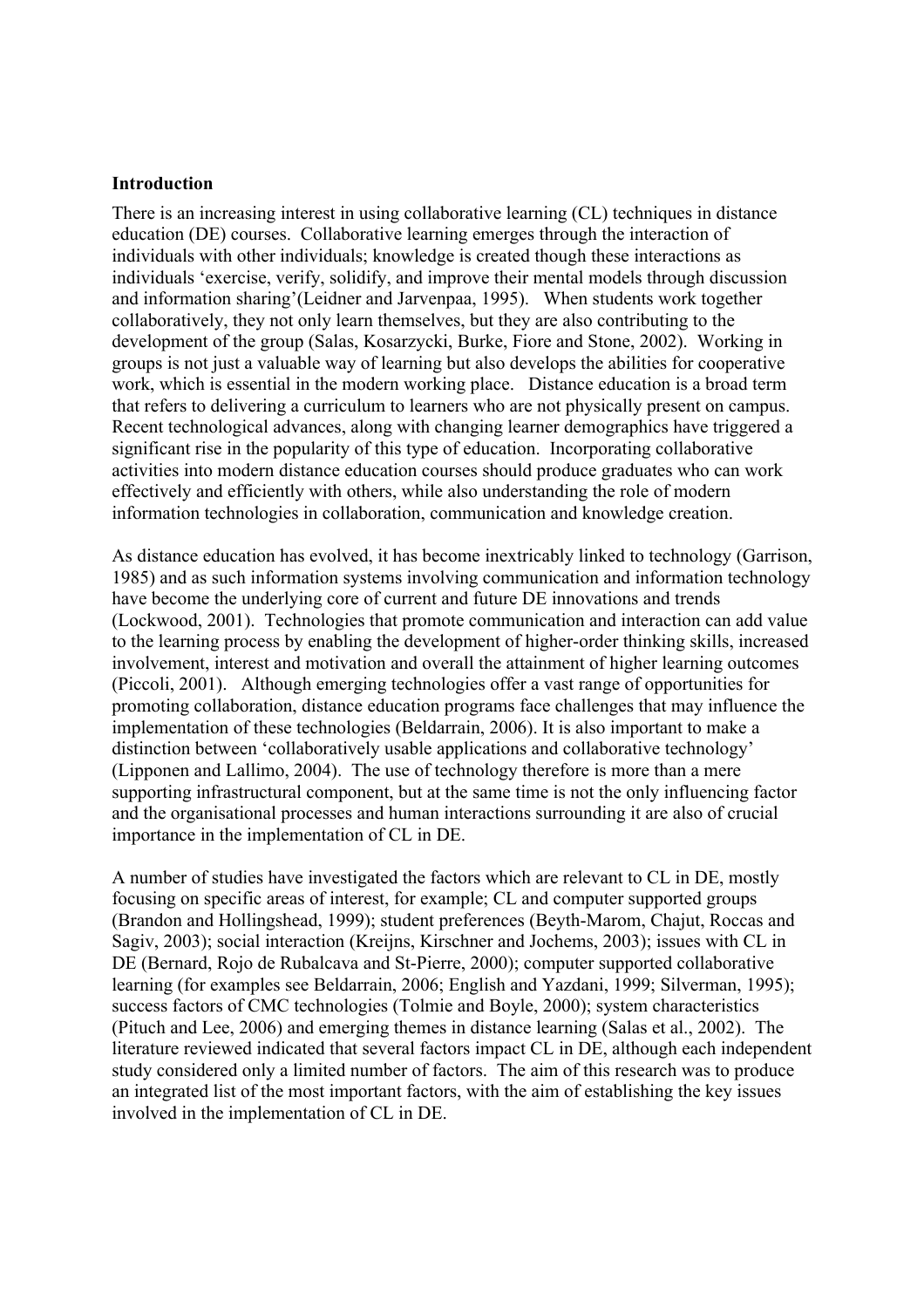## **Research Method**

A Delphi survey was chosen for this study, as it is a data collection method that is designed to elicit and organise the opinions of a panel of experts through iterative, controlled feedback. The framework used was based on non-parametric statistical techniques, as outlined by Schmidt (1997), and aimed to answer the following research questions:

RQ1: What are the most important factors that influence the effective use of collaborative learning in distance education?

RQ2: What is the perceived role of technology in this form of education?

## *Panel Description*

Rather than focus on a homogenous group (such as lecturers) a cross section of expertise was sought to ensure that the factors identified considered a range of perspectives and not just the views of a particular group. The panel selected was composed of 18 panellists from three geographical regions: Ireland, USA, and UK. They represented collaborative learning through three distinct groupings; nine programme directors using collaborative learning in distance education courses; five lecturers who are currently using collaborative learning techniques in distance education courses; and four academics with experience in the area of computer supported collaborative learning. Twelve universities were represented: Carnegie Mellon University, (United States); Middlesex University, (United Kingdom); New Jersey Institute of Technology (United States); National University Ireland, Galway (Ireland); Oscail, Dublin City University (Ireland); Penn State University (United States); University College Cork (Ireland); University of Edinburgh (United Kingdom); University of Leicester (United Kingdom); University of Hawaii (United States); University of Limerick (Ireland); and The Exploratorium, San Francisco (United States).

Criteria used in selecting the participants were based on their involvement with collaborative learning, distance education and computer supported collaborative learning. The average number of years experience in the area of Collaborative Learning was 7-10 years, with 50% of the panel having over 11 years experience. The panel were also highly qualified in the field of distance education with the average number of years experience 7-10 years and 44% of the panel having over 11 years experience. The average number of CL courses managed or taught was 4-7, as was the average number of DE courses managed or taught. The selected participants are considered to be well informed, leading authorities in their field by their colleagues, supervisors and peers. Overall the panel can be considered highly qualified and well equipped to provide opinions on the factors relating to CL in DE, as qualified by the following section.

Forty six experts were invited to partake in the study, based on a preliminary identification process. The invitation provided details of what the study would entail and the expected amount of time that would be needed; the survey took place in June/July 2008. As the commitment was quite intensive (4-6 surveys over a period of 6-8 weeks) the acceptance of eighteen candidates to partake was considered significant and in line with suggestions from the literature; Delphi group size depends on group dynamics rather than statistical power and panels of 10-18 experts are recommended (Okoli and Pawlowski, 2004). During the study two panel members dropped out, leaving a panel of sixteen who completed all stages of the study.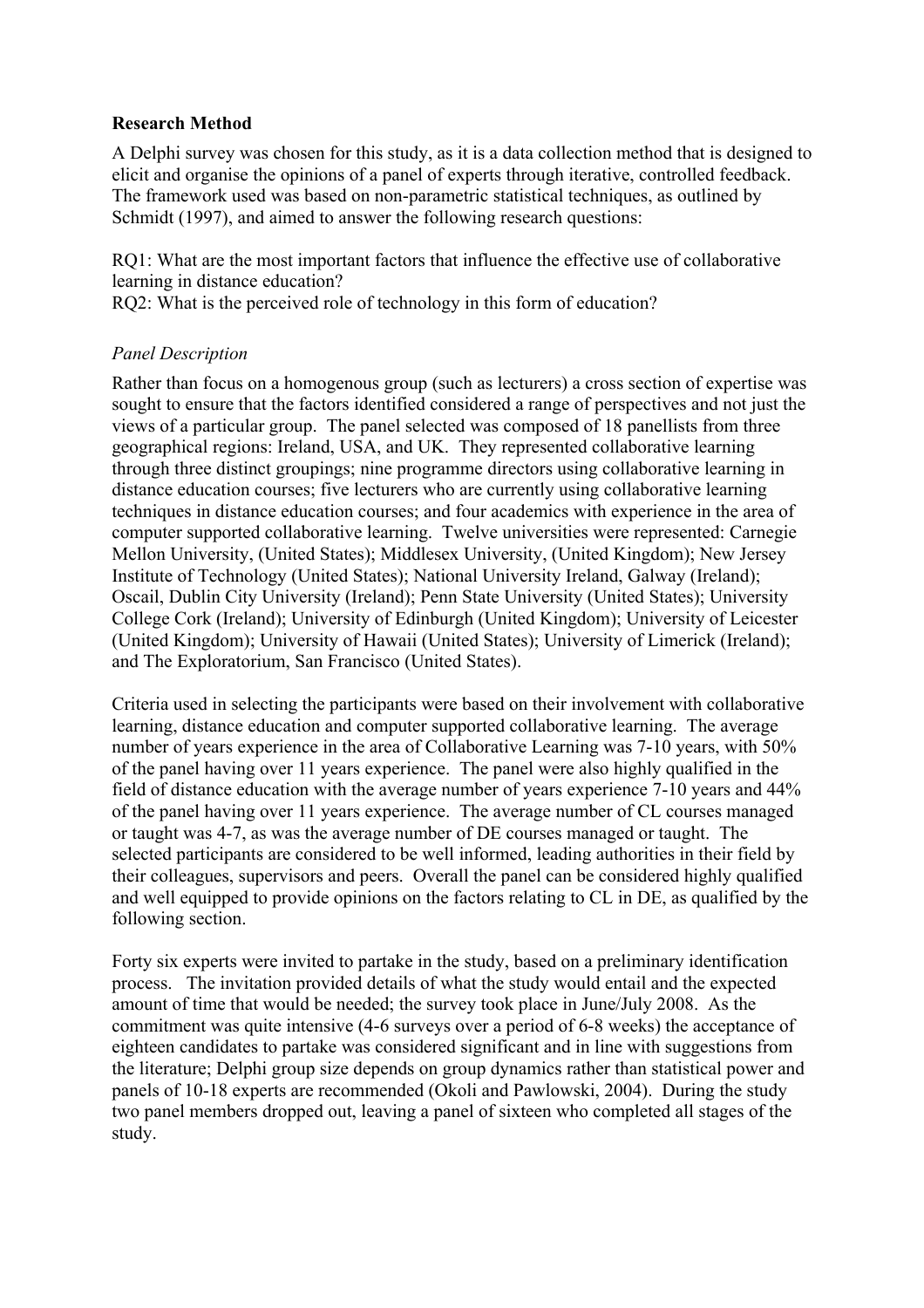## *Survey Rounds*

Following the approach used by Kasi et al. (2008) rather than have the panellists participate in a brainstorming session, a list of potential factors was developed by reviewing the literature and extracting those which had been previously identified as important to collaborative learning and distance education. The purpose of the list was to provide the panellists with a structured instrument to begin the Delphi process and contained 28 factors for the initial ratification and discussion (see Appendix for factors discussed in the survey). Detailed instructions of the task involved were provided along with definitions and a glossary of terms relating to the factors. This was to ensure that the panel all had the same understanding of the factors that were being discussed and there was no confusion over semantics. Each participant was asked to select the factors that they deemed to be important to CL in DE and to provide details of any additional factors that they considered to be important. In order to gain a snapshot of the technologies currently in use by the panel they were also sent a short survey and were asked to identify those technologies that they currently used for CL initiatives.

The results of the initial survey involved the panel eliminating 9 factors from the original list and adding a further 26. The additional items were reviewed and a new consolidated list of 45 factors was developed. As the target size for the ranking of the factors was around 20 items (Okoli and Pawlowski, 2004) a second survey was required to narrow down the consolidated list. Each panellist was asked to select (but not rank) at least 10 of the most important factors (Schmidt, 1997). The results of this second survey provided a list of the 17 most important factors which influence the successful use of collaborative learning in distance education.

The first of the ranking rounds was then sent out. The aim of this phase was to determine the level of consensus on the ranking of the relevant factors. The ranked lists were measured using Kendall's *W* coefficient of concordance, as it is recognised as one of the best ways for measuring non-parameter rankings (Okoli and Pawlowski, 2004; Schmidt, 1997). The values of *W* range from 0 to 1, with 0 indicating no consensus, and 1 indicating perfect consensus. The value of *W* obtained from this first ranking round was 0.148, which suggested weak agreement on the rankings and thus a second ranking round was necessary. As suggested by Okoli and Pawlowski (2004) the second ranking round was listed in order of the mean ranks obtained in the first round. Each expert was asked to revise their rankings for each item, again asking them to explain their rankings and revisions. The response to the second ranking round indicated that the majority of panellists did not wish to change their opinion, with only four of the panel members revising their rankings. However, a number of additional comments were obtained and Kendall's *W* improved to 0.221. At this stage it was decided that further ranking rounds would not be required.

The original impetus behind the Delphi method was to seek consensus, as expert consensus was believed more likely to be accurate than an individual forecast. Today, consensus is less important for many investigators; with a useful by-product being crystallisation of reasons for dissensus (Armstrong, 1989). Dissensus, or lack of agreement has been identified as a valid outcome (Armstrong, 1989; Skulmoski, Hartman and Krahn, 2007) as it highlights areas of differences in opinion and enables a deeper understanding of the issues involved.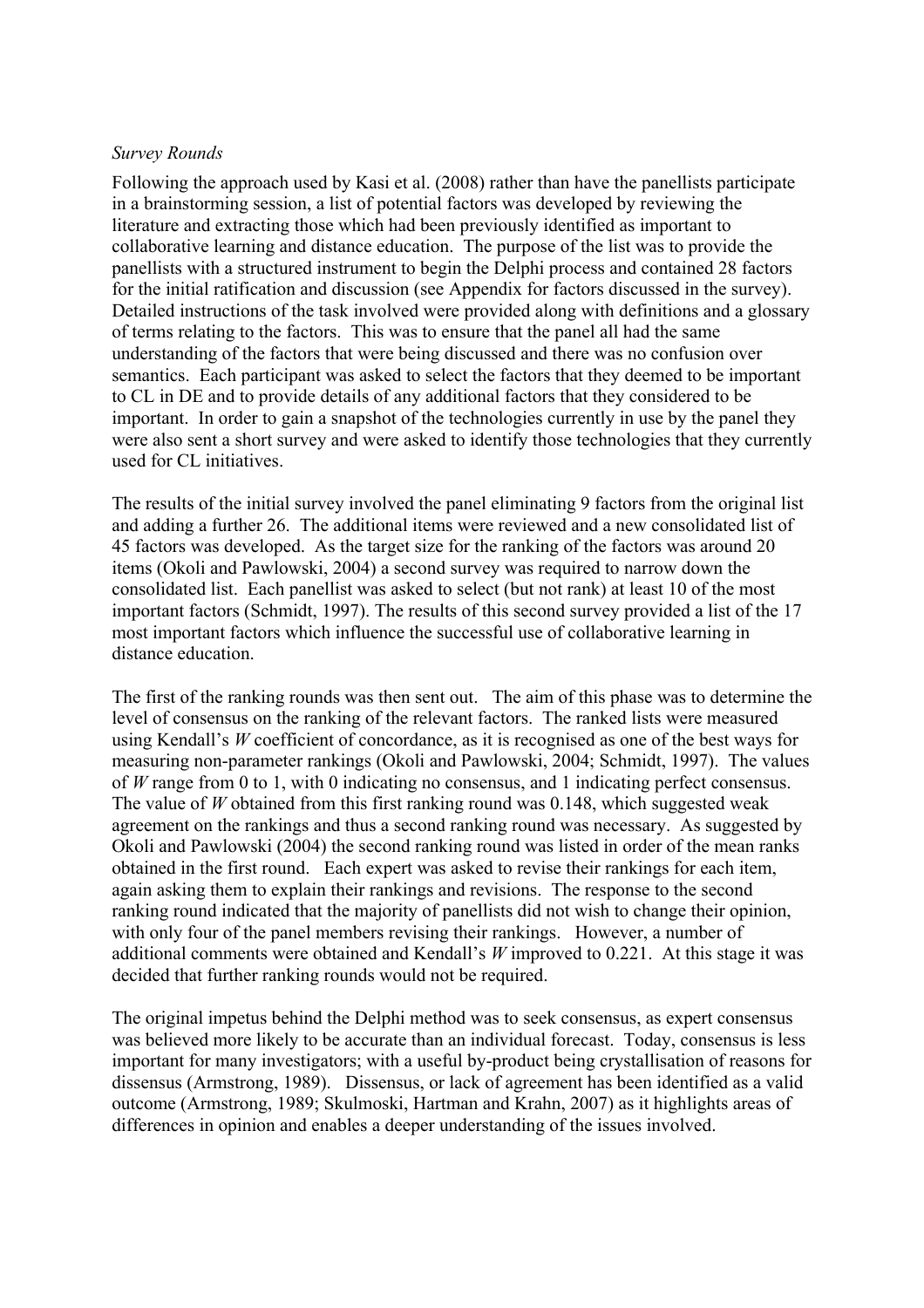With the diverse perspectives of the panel, and the subjective nature of education, the lack of consensus on the rankings of the factors was considered appropriate. The panel had agreed on the most important factors, the lack of strong consensus was on the priority, or ranking, of these factors.

## **Results**

This study identified the top 17 of the most important factors from a comprehensive list of 54. The following table provides the results of the final ranking round and outlines the factors in ranked order, along with their mean rank and interquartile range (IQR).

| Rank           | <b>Description</b>                                                 |       | <b>IQR</b> |
|----------------|--------------------------------------------------------------------|-------|------------|
|                |                                                                    | Rank  |            |
| $\overline{1}$ | Instructional design of the activity, activity structure and       | 5.80  | 7.00       |
|                | assessment needs to promote CL                                     |       |            |
| $\overline{2}$ | Tutor teaching style should encourage involvement and              | 6.20  | 4.00       |
|                | participation                                                      |       |            |
| 3              | The development of a learning community should be encouraged       | 6.47  | 8.00       |
|                | and nurtured                                                       |       |            |
| 4              | The technology used should be accessible to all participants       | 6.47  | 10.0       |
| 5              | Tutor should assume facilitator role                               | 6.67  | 7.00       |
| 6              | Personalised, detailed and quality-controlled feedback on          | 7.20  | 7.00       |
|                | assessment work should be provided                                 |       |            |
| 7              | An appropriate rationale for collaborative learning should be      | 7.47  | 9.00       |
|                | developed                                                          |       |            |
| 8              | Tutors should be trained for their role                            | 7.53  | 8.00       |
| 9              | Promotive interaction should be encouraged within groups           | 9.13  | 4.00       |
| 10             | Group work should promote positive interdependence                 | 10.00 | 7.00       |
| 11             | Learning environment should be user friendly and kept simple       | 10.47 | 9.00       |
| 12             | Prior design of collaborative tasks is essential: i.e. design for  | 10.60 | 7.00       |
|                | learning, then e-moderate for participation                        |       |            |
| 13             | The development of teamwork skills should be explicitly built into | 10.93 | 8.00       |
|                | the instructional design                                           |       |            |
| 14             | Technology used should enable multiple means of communication      | 11.07 | 8.00       |
| 15             | There should be lots of opportunity for social communications in   | 11.27 | 4.00       |
|                | the early part of the course                                       |       |            |
| 16             | Technology used should enable asynchronous communication           | 11.87 | 8.00       |
| 17             | Tools should support multiple learning styles                      | 13.47 | 5.00       |
|                | Table 1 Results of Delphi Ranking Round                            |       |            |

*Table 1 – Results of Delphi Ranking Round*

The IQR shows the range of opinion on the ranking of the factor; the higher the IQR the greater the range of opinion. The opinion of the panel was varied and the above table highlights the areas which caused most disagreement on the ranking. For example, the factor ranked number 7 has a high IQR of 9.00. Comments on this factor were varied and tended to either come with a very high or very low ranking. Those who ranked it highly deemed it to be

'Absolutely critical' as there is ''No point in doing collaborative work for its own sake – rationale must be linked with learning outcomes  $\&$  tasks must be relevant/substantial  $\&$  enable students to acquire deeper understanding / knowledge of course content + experience of teamwork etc'.

The reasoning behind its low ranking by some of the panel was that

'This should be obvious' or 'not developed, should be known already'.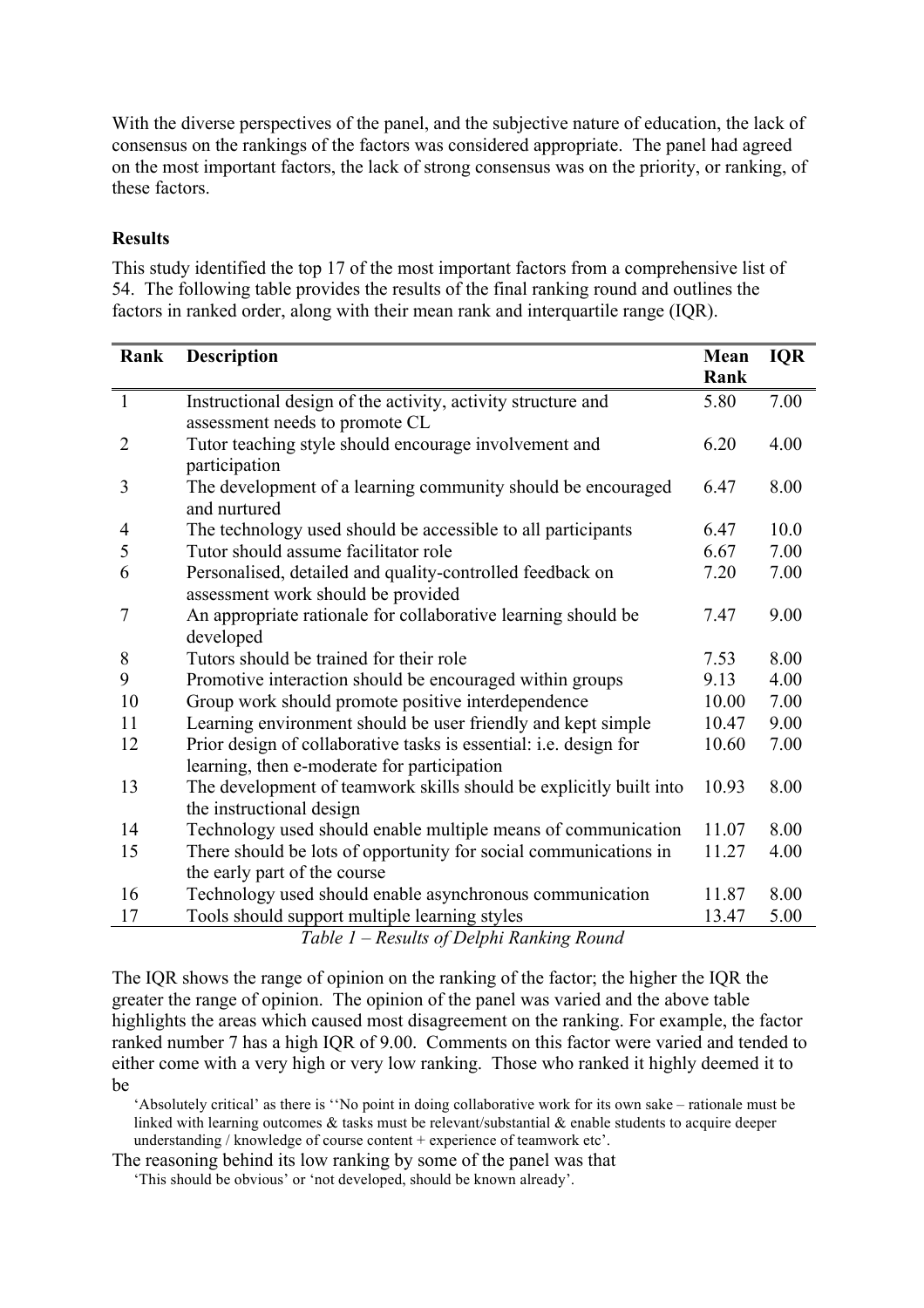By exploring these comments it was apparent that the priority given to the factors was based on expert perspectives and individual contexts. This dissensus among the panel is discussed in more detail in the conclusion section.

The technology questionnaire sent out with the Delphi study (June/July 2008) provides a snapshot of the technologies in use for CL in DE. This questionnaire obtained details of the percentage of the panel which currently use the technology, along with their perception of its perceived usefulness to CL. The following table provides a summary of the results.

| <b>Technology</b>                      | % of Panel<br>using this<br>technology                                                                                                                                                                                                                                                                                           | <b>Average Rating</b>     |
|----------------------------------------|----------------------------------------------------------------------------------------------------------------------------------------------------------------------------------------------------------------------------------------------------------------------------------------------------------------------------------|---------------------------|
| VLE / Online Forums / Bulletin         | 100%                                                                                                                                                                                                                                                                                                                             | <b>Extremely Useful</b>   |
| <b>Boards</b>                          |                                                                                                                                                                                                                                                                                                                                  |                           |
| Chat Functions / Synchronous           | 94%                                                                                                                                                                                                                                                                                                                              | Moderately Useful         |
| Discussion                             |                                                                                                                                                                                                                                                                                                                                  |                           |
| Computer / Audio Conferencing /        | 83%                                                                                                                                                                                                                                                                                                                              | Moderately Useful         |
| VoIP (e.g. Elluminate, Skype)          |                                                                                                                                                                                                                                                                                                                                  |                           |
| Collaborative document tools (e.g.     | 78%                                                                                                                                                                                                                                                                                                                              | <b>Extremely Useful</b>   |
| Google docs, Word comment)             |                                                                                                                                                                                                                                                                                                                                  |                           |
| Email / Email List Server              | 72%                                                                                                                                                                                                                                                                                                                              | Moderately Useful         |
| Wiki Spaces                            | 67%                                                                                                                                                                                                                                                                                                                              | Moderately Useful         |
| Social Networking Software (e.g.       | 61%                                                                                                                                                                                                                                                                                                                              | <b>Limited Usefulness</b> |
| Ning, del.icio.us, wiki, facebook)     |                                                                                                                                                                                                                                                                                                                                  |                           |
| <b>Blogs</b>                           | 56%                                                                                                                                                                                                                                                                                                                              | Moderately Useful         |
| Calendars, Agendas or Schedules        | 56%                                                                                                                                                                                                                                                                                                                              | Moderately Useful         |
| Voting                                 | 50%                                                                                                                                                                                                                                                                                                                              | <b>Limited Usefulness</b> |
| <b>Multi-User Virtual Environments</b> | 44%                                                                                                                                                                                                                                                                                                                              | Limited Usefulness        |
| (e.g. Second Life)                     |                                                                                                                                                                                                                                                                                                                                  |                           |
| Podcasting                             | 44%                                                                                                                                                                                                                                                                                                                              | Moderately Useful         |
| Group conferencing (with               | 40%                                                                                                                                                                                                                                                                                                                              | Limited – Moderately      |
| synchronous audio / video) / Video     |                                                                                                                                                                                                                                                                                                                                  | Useful                    |
| Conferencing<br>$-11-$                 | $\theta$ and $\theta$ and $\theta$ and $\theta$ and $\theta$ and $\theta$ and $\theta$ and $\theta$ and $\theta$ and $\theta$ and $\theta$ and $\theta$ and $\theta$ and $\theta$ and $\theta$ and $\theta$ and $\theta$ and $\theta$ and $\theta$ and $\theta$ and $\theta$ and $\theta$ and $\theta$ and $\theta$ and $\theta$ |                           |

*Table 2 – Results of Technology Snapshot questionnaire*

## **Discussion of Findings**

## *Course rationale and design*

In line with the literature (Brandon and Hollingshead, 1999; English and Yazdani, 1999; Kennedy and Duffy, 2004; Tolmie and Boyle, 2000) course rationale and design is considered highly important. Personalised, detailed and quality-controlled feedback on assessment work should be provided as it is also seen as of high importance. The literature also suggests that the rationale behind the use of Computer Mediated Communication (CMC) technologies is considered important (Tolmie and Boyle, 2000): however this study did not find it to be a high priority, perhaps because in DE it is necessary to use CMC technologies. While there are a number of suggestions around course content discussed in the literature (Bernard et al., 2000; Brandon and Hollingshead, 1999; Silverman, 1995), course subject matter was not found to be particularly important by this panel of experts.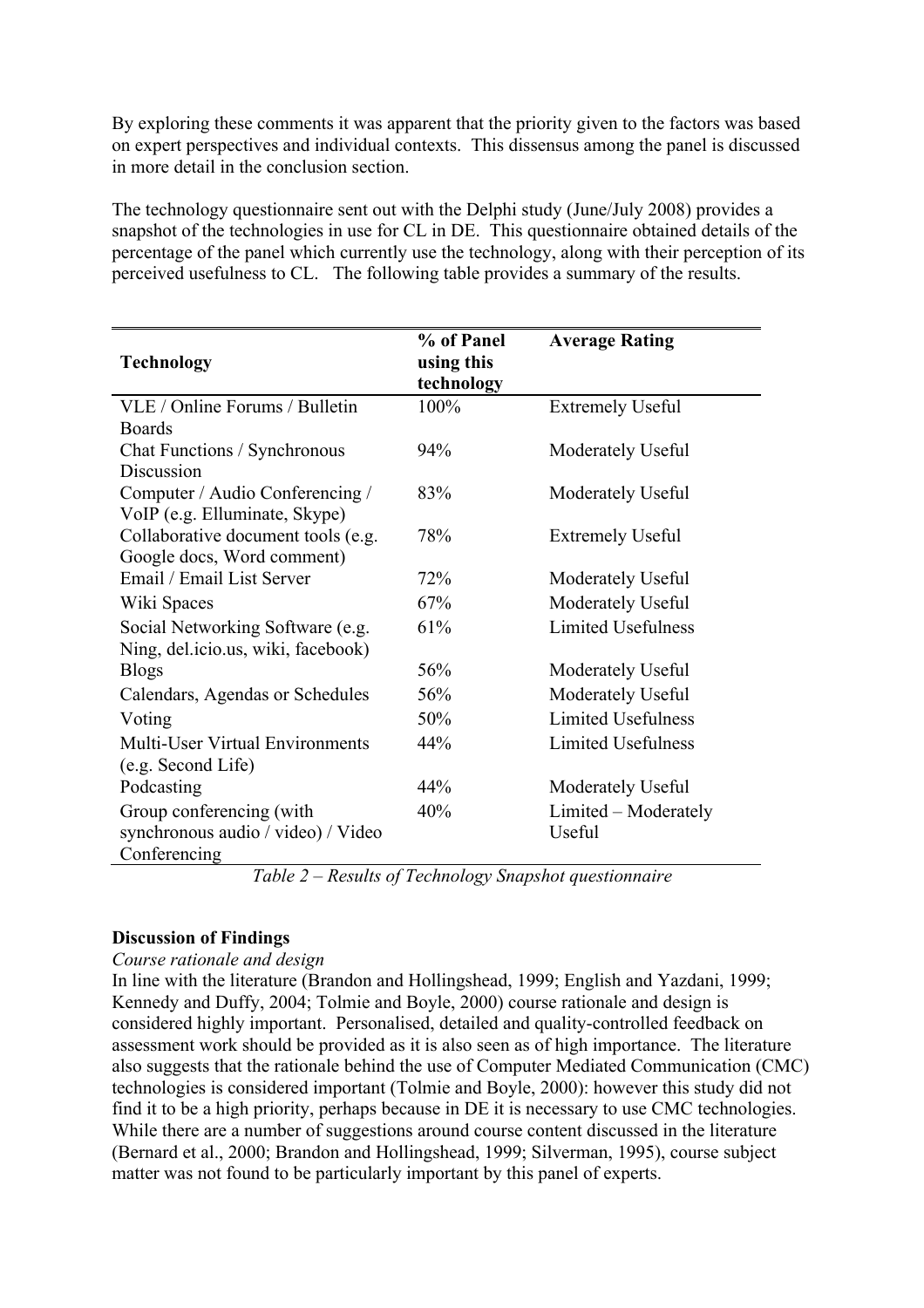#### *Instructor Characteristics*

The role of the tutor, or instructor, is significant to CL, with 'teaching style' considered to be a 'most important influence' on involvement and participation (Salas et al., 2002). The expert panel would seem to agree with this as one of the highest-ranking factors directly related to instructor teaching style, suggesting that it should

'encourage involvement and participation'.

Learner-centred courses require the instructor to assume a facilitator role, and again this is suggested as important in the literature (Bernard et al., 2000; English and Yazdani, 1999; Silverman, 1995). The panel concurs with this agreeing that the tutor should assume a facilitator role, and also receive training for the role. Support, both technical and institutional, is not deemed to be as high a priority and did not make it to the final list of factors.

#### *Learning Community*

It would also seem that, in line with the literature (Hiltz, 1998; Kreijns et al., 2003), the encouragement and development of a learning community is considered highly important to the effective use of CL in DE. While there should be opportunity for social communications in the early part of the course, this is not viewed as high a priority. The importance of the group to collaborative learning has been regularly discussed (for examples see (Brandon and Hollingshead, 1999; English and Yazdani, 1999; Hiltz, 1988; Kreijns et al., 2003; Tolmie and Boyle, 2000) and the results of this study would seem to concur, at least with regard to the importance of promotive interaction and the fact that group work should promote positive interdependence. However, other aspects deemed important in the literature, for example, group size (Kreijns et al., 2003; Tolmie and Boyle, 2000) were not supported by this panel. This may be due to fact that the technology available today allows large groups to work quite well. As one panellist pointed out

'perhaps bigger groups enable the work to be sustained when some of the group are inactive for long periods'.

Group interpersonal skills (Kreijns et al., 2003) were also not deemed to be of major importance, while individual accountability (Brandon and Hollingshead, 1999) was seen as important but not 'most important' and did not go through to the final list.

## *Student Characteristics*

Student characteristics are regarded as important in the literature with Bernard et al. (2000) suggesting that that ideally 'developing a profile of the learner's knowledge, skills and experience, as well as their perceived needs' will aid in the design and implementation of effective DE courses. Learner differences involve both the way that students will interact with the technology as well as affect the degree to which they will participate in online collaboration activities (Salas et al., 2002). However, the panel did not concur with the literature; they did not consider student characteristics an important factor in the effective use of CL in DE. It was agreed that while students may have a preference for certain learning styles these can be overcome and adapting learning styles to suit course requirements is part of the learning experience itself.

## *Role of Technology*

Five technology based factors are among the most important factors. Accessibility to the technology has been highlighted as important in the literature (Bernard et al., 2000) and this has been upheld by the panel, placing this factor in the top five. The lower ranking of the technology factors would seem to be due to the fact that it is deemed a supporting role and less critical than good design and tutor characteristics. While not considering the technology unimportant, the point was made that: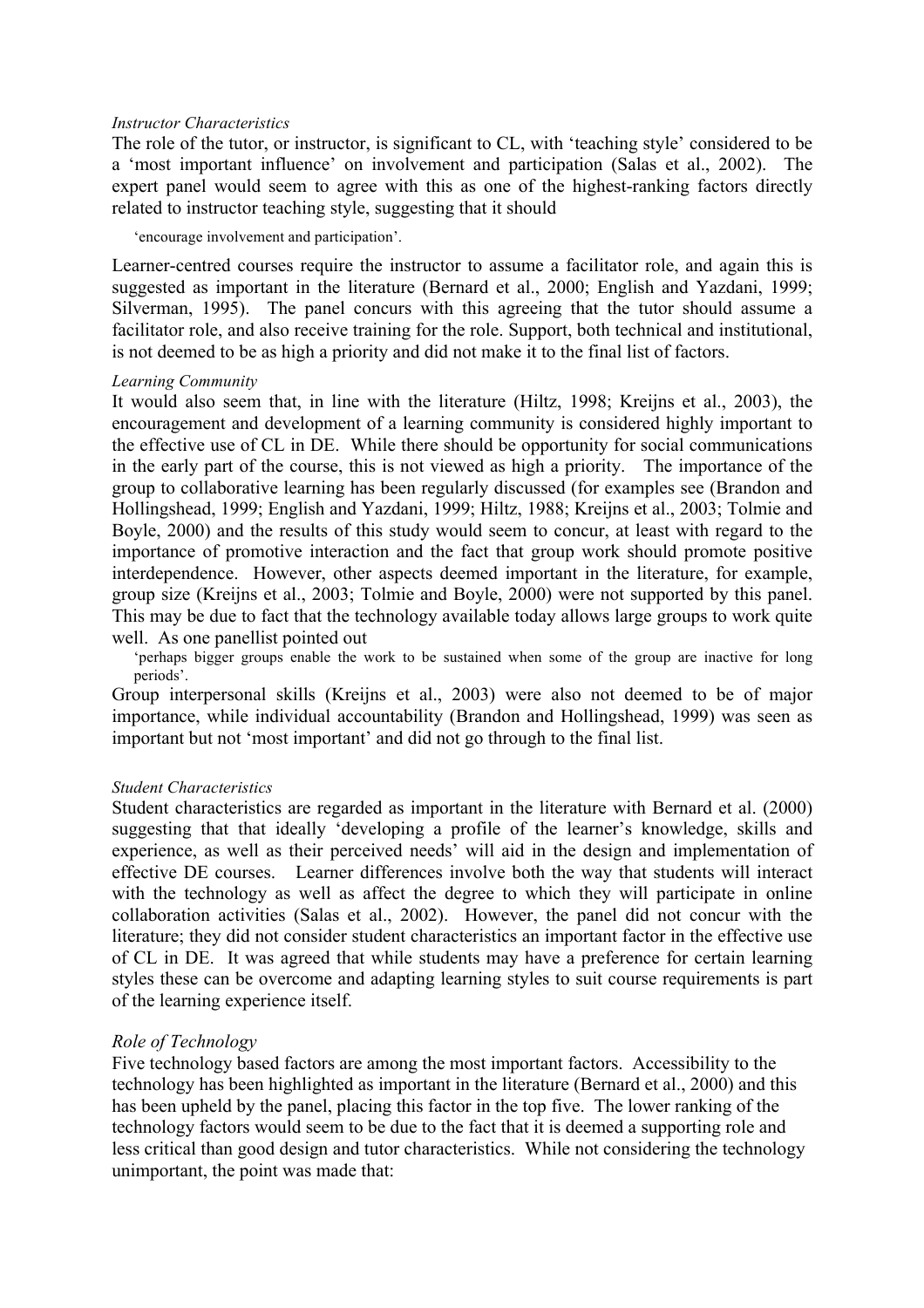'with a good plan, and buy-in from teachers, the technology should not matter. Of course there is a need to match the technology to the task – but perhaps we are getting to the position that we are doing this in what seems like an intuitive and natural way. The technologies are (relatively) mature and powerful, so we can achieve our ends with a range of different technologies'.

While the above comment recognises that the technologies are now relatively mature and powerful, it would seem that technology is not being fully utilised. One factor that had a wide discordance concerned the ability of technology to cater for different learning styles. While the majority of the panel did not consider this to be a high priority, one panel member fully supported this and felt that the rest of the panel was overlooking it.

'Tools need to reflect the multiple styles for learning and not assume that students should adapt to purely linguistic ones. This doesn't mean we have to test and understand every student's primary learning style, only that we have to design environments that appeal to multiple styles in a variety of ways'.

Alavi and Leidner (2001) point out that 'the role of IT in enabling individualized learning methods, while not new, has received strikingly little attention'; this study supports this view and further indicates that the potential of IT has still not been recognised in practice. The potential of technology to provide an individualised, effective learning environment is not recognised or utilised by the majority of this panel of experts. A recent study (Menchaca and Bekele, 2008) identified that 'the availability of multiple tools added flexibility to the learning environment' which helped ensure a successful DE programme, as did the use of technology tools that appeal to multiple learning styles. Perhaps as more research identifies the usefulness of these technological tools they will be utilised more fully in practice.

#### *Perceived usefulness of CL technology*

It would seem that virtual learning environments, including online forums and bulletin boards are of most use to collaborative learning in distance education. The entire panel uses this technology and it received a high level of support on its usefulness. Collaborative document tools are also considered 'extremely useful' by the panel, with 78% of them using this technology. The majority of the technology is considered 'moderately useful' including audio conferencing and email, even though these had a high percentage of use. It is interesting to note that some of the newer technologies such as multi-user virtual environments and group conferencing appear to have limited usefulness in practice, although recent research into these technologies show a promising outlook (Ketelhut, Nelson, Clarke and Dede, 2010; Salmon, 2009).

#### **Conclusion**

This paper has explored the factors which are deemed to be important to the implementation of CL initiatives in DE courses. Its findings highlight the most important factors which should be considered along with providing a snapshot of the technologies involved. It would seem that in practice, there is suboptimal use of technology in this educational environment. In particular, newer technologies such as multi-user environments, group conferencing and social networks are perceived to be of limited usefulness. These technologies have the potential to enable collaborative learning to take place over distance and as such their perceived lack of usefulness is of concern. If these technologies are to be fully optimised as an enabling factor in collaborative distance education then their educational benefits need to be more strongly highlighted to practitioners.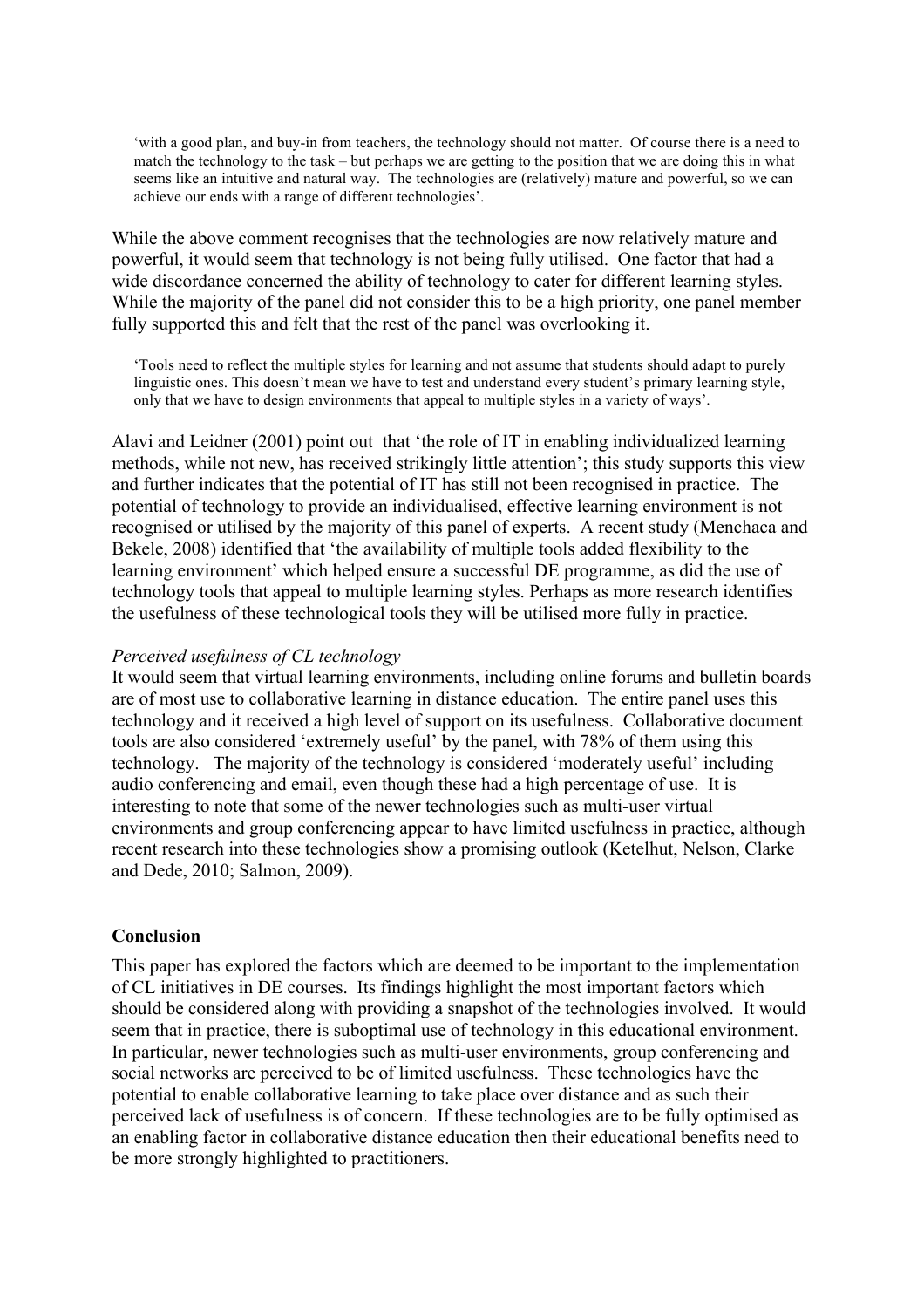## *Dissensus on the rankings of the factors*

While the panel did agree on the most important factors, there was only weak agreement on the rankings of these factors. This lack of agreement highlights the diverse views and opinions of the experts. It would seem that opinions and rankings are based on the context in which the collaborative learning is taking place and the perspectives of the individual experts. Some considered certain factors to be 'obvious' and thus not worth ranking highly while others took the opposite approach and ranked the obvious ones as high priorities.

Another possibility, for the dissensus, may be that the extensive experience of the panel led to them being less likely to change their opinions based on others views; this may also be why the new technologies have received little support – those who are running successful CL programmes may see little reason to change from the technology and/or practices which they are currently using.

However, the purpose of this research was to gain an understanding of the factors from diverse perspectives and as such the lack of strong consensus on the ranking is appropriate. Dissensus is a valid Delphi outcome as it can provide an understanding of the varied opinions on the factors being discussed. The study has highlighted that the use of collaborative learning in distance education is likely to be context specific and while certain factors are always important, the priority of this importance is not necessarily consistent. Future research in specific contexts is encouraged by the authors to explore this further.

## *Implications for IS Research*

While the study established that technology is among the most important factors, it also highlighted the fact that it is viewed more as a supporting infrastructure than actually adding value to the collaborative learning in more innovative ways. In particular, the use of technology to support multiple learning methods is an area that is not currently optimising the potential of technology. Further research into the role of technology in collaborative learning might consider how the technology is being used and why it is not being fully utilised in practice. The perceived usefulness of the technologies could also be further explored, in particular the lack of support for some of the newer technologies. The fact that Multi-User Environments are used by less than 50% of this panel, along with the suggestion that it is of limited use warrants further research. As these new technologies can actually enable collaborative learning to take place, rather than just support it, it is important to establish why they are not being considered particularly useful in practice.

Comparison of the technologies used with the factors identified was not an objective of this study. Further research could investigate how specific technologies are used to support the factors identified in order to understand how the technologies in use are judged to support the important collaboration factors. Also, as an exploratory study, this research did not attempt to determine how these factors influence CL in DE; further research could aim to establish how these factors affect the success of CL in DE.

As with any Delphi study, the results are based on a limited number of subjects. While these subjects were chosen following rigorous guidelines, one must be cautious in generalising. The sample is relatively diverse in terms of perspectives on CL in DE and this diversity may have influenced the lack of consensus on the priority of the items. Further research could be carried out with panels of similar perspectives to determine if the results would hold.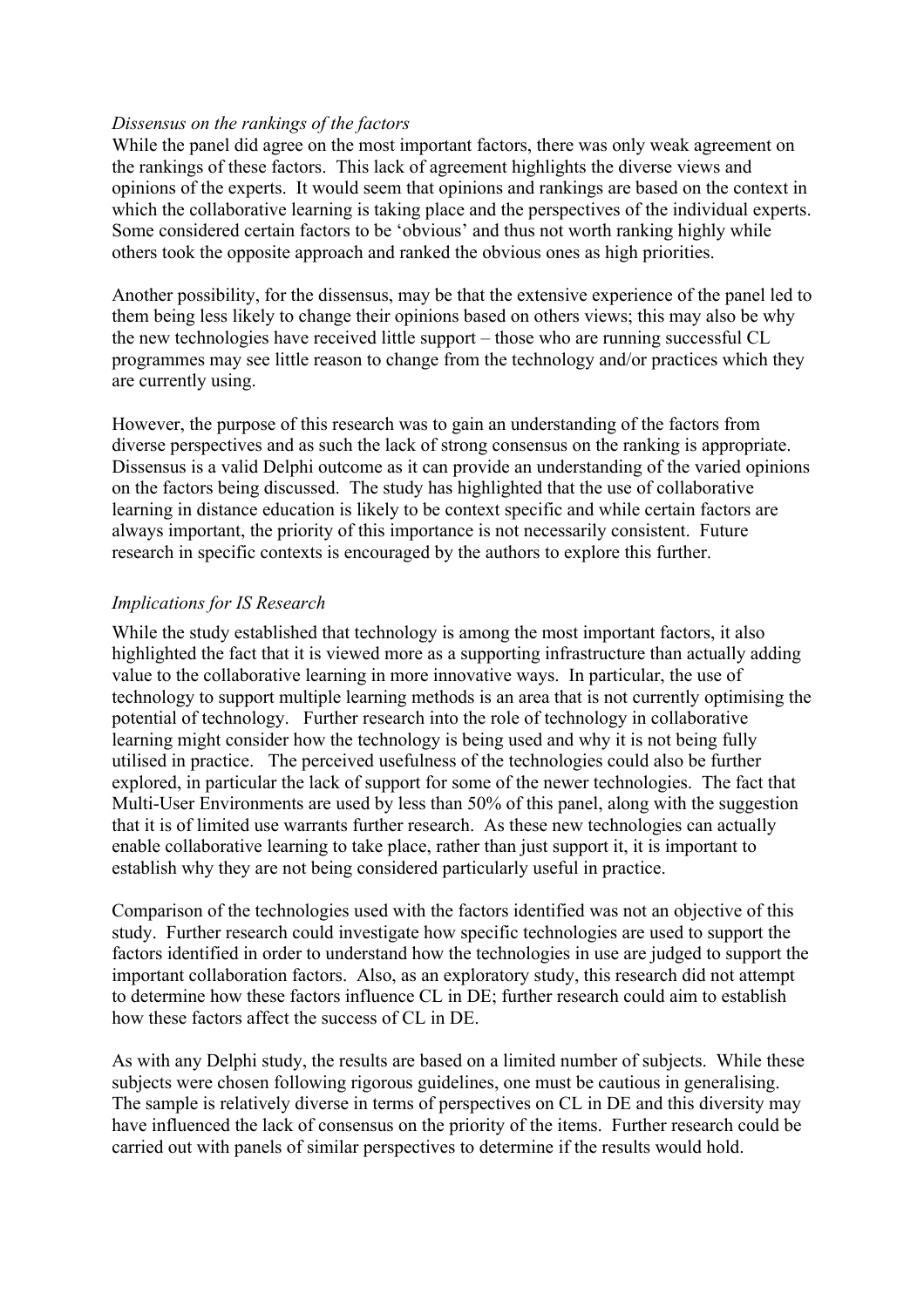#### *Implications for practitioners*

The panel of experts utilised in this Delphi study are highly experienced and their combined knowledge has provided a useful guide to the most important factors in this growing area of education. These factors can be grouped into specific areas - course rationale and design; instructor characteristics; learning community; assessment; support and training; group dynamics and technology – to provide practitioners with a focused approach to consider when undertaking this type of project.

Overall the study provides a practical guide for those considering implementing collaborative learning in distance education, along with some motivation for future research for the IS community regarding the suboptimal utilisation of technology in practice.

## **References**

- Alavi, M. and Leidner, D. E. (2001) *Research commentary: Technology-mediated learning - A call for greater depth and breadth of research,* Information Systems Research*,* 12 (1), pp. 1-10.
- Armstrong, M. (1989) *The Delphi Technique,* Princeton Economic Institute, NJ.
- Beldarrain, Y. (2006) *Distance Education Trends: Integrating new technologies to foster student interaction and collaboration,* Distance Education*,* 27 (2), pp. 139-153.
- Bernard, R. M., Rojo de Rubalcava, B. and St-Pierre, D. (2000) *Collaborative online distance learning: Issues for future practice and research,* Distance Education*,* 21 (2), pp. 17.
- Beyth-Marom, R., Chajut, E., Roccas, S. and Sagiv, L. (2003) *Internet-assisted versus traditional distance learning environments: factors affecting students' preferences,* Computers & Education*,* 41 (1), pp. 65-76.
- Brandon, D. P. and Hollingshead, A. B. (1999) *Collaborative learning and computer-supported groups,* Communication Education*,* 48 (2), pp. 109-126.
- English, S. and Yazdani, M. (1999) *Computer-supported cooperative learning in a Virtual University,* Journal of Computer Assisted Learning*,* 15 (1), pp. 11.
- Garrison, D. R. (1985) *Three Generations of Technological Innovations in Distance Education,* Distance Education*,* 6 (2), pp. 235-242.
- Hiltz, S. R. (1988) *Collaborative learning in a virtual classroom: highlights of findings*, Proceedings of the 1988 ACM conference on Computer-supported cooperative work ACM, Portland, Oregon, United States, pp. 282-290.
- Hiltz, S. R. (1998) *Collaborative Learning in Asynchronous Learning Networks: Building Learning Communities*, WebNet 98 World Conference of the WWW, Internet, and Intranet Proceedings, Orlando, Florida, November 7-12, 1998.
- Kasi, V., Keil, M., Mathiassen, L. and Peterson, K. (2008) *The post mortem paradox: a Delphi study of IT specialist perceptions,* European Journal of Information Systems*,* 17 (1), pp. 62-78.
- Kennedy, D. and Duffy, T. (2004) *Collaboration - a key principle in distance education,* Open Learning: The Journal of Open and Distance Learning*,* 19 (2), pp. 9.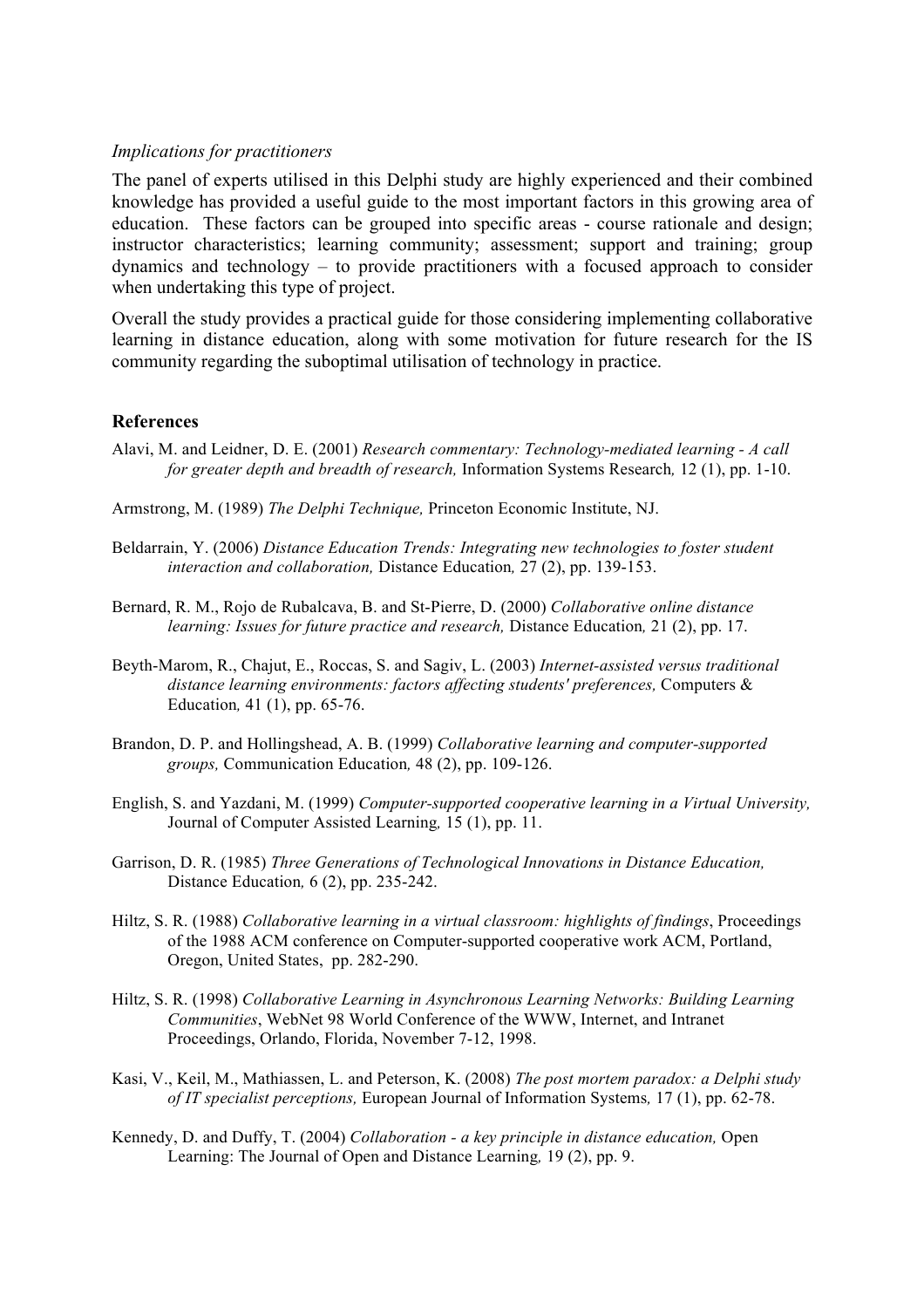- Ketelhut, D. J., Nelson, B. C., Clarke, J. and Dede, C. (2010) *A multi-user virtual environment for building and assessing higher order inquiry skills in science,* British Journal of Educational Technology*,* 41 (1), pp. 56-68.
- Kreijns, K., Kirschner, P. A. and Jochems, W. (2003) *Identifying the pitfalls for social interaction in computer-supported collaborative learning environments: a review of the research,* Computers in Human Behavior*,* 19 (3), pp. 335-353.
- Leidner, D. E. and Jarvenpaa, S. L. (1995) *The use of Information Technology to enhance Management School Education - A Theoretical View,* Mis Quarterly*,* 19 (3), pp. 265-291.
- Lipponen, L. and Lallimo, J. (2004) *Assessing applications for collaboration: from collaboratively usable applications to collaborative technology,* British Journal of Educational Technology*,* 35 (4), pp. 433-442.
- Lockwood, F. (2001) *Innovation in distributed learning: creating the environment*. In Innovation in Open and Distance Learning - Successful Development of Online and Web-based LearningKogan Page Limited, London, pp. 14.
- Menchaca, M. P. and Bekele, T. A. (2008) *Learner and instructor identified success factors in distance education,* Distance Education*,* 29 (3), pp. 231-252.
- Okoli, C. and Pawlowski, S. (2004) *The Delphi method as a research tool: an example, design considerations and applications,* Information & Management*,* 42 (1), pp. 15-29.
- Piccoli, G. (2001) *Web-based Virtual Learning Environments: A research framework and a preliminary assessment of effectiveness in basic IT skills training,* Mis Quarterly*,* 25 (4), pp. 25.
- Pituch, K. A. and Lee, Y. (2006) *The influence of system characteristics on e-learning use,* Computers & Education*,* 47 (2), pp. 222-244.
- Salas, E., Kosarzycki, M. P., Burke, C. S., Fiore, S. M. and Stone, D. L. (2002) *Emerging themes in distance learning research and practice: some food for thought,* International Journal of Management Reviews*,* 4 (2), pp. 135-153.
- Salmon, G. (2009) *The future for (second) life and learning,* British Journal of Educational Technology*,* 40 (3), pp. 526-538.
- Schmidt, R. (1997) *Managing Delphi Surveys using NonParametric Statistical Techniques,* Decision Sciences*,* 28 (3), pp. 11.
- Silverman, B. G. (1995) *Computer Supported Collaborative Learning (CSCL),* Computers & Education*,* 25 (3), pp. 10.
- Skulmoski, G., Hartman, F. T. and Krahn, J. (2007) *The Delphi Method for Graduate Research,* Journal of Information Technology Education*,* 6 (1), pp. 21.
- Tolmie, A. and Boyle, J. (2000) *Factors influencing the success of computer mediated communication (CMC) environments in university teaching: a review and case study,* Computers & Education*,* 34 (2), pp. 119-140.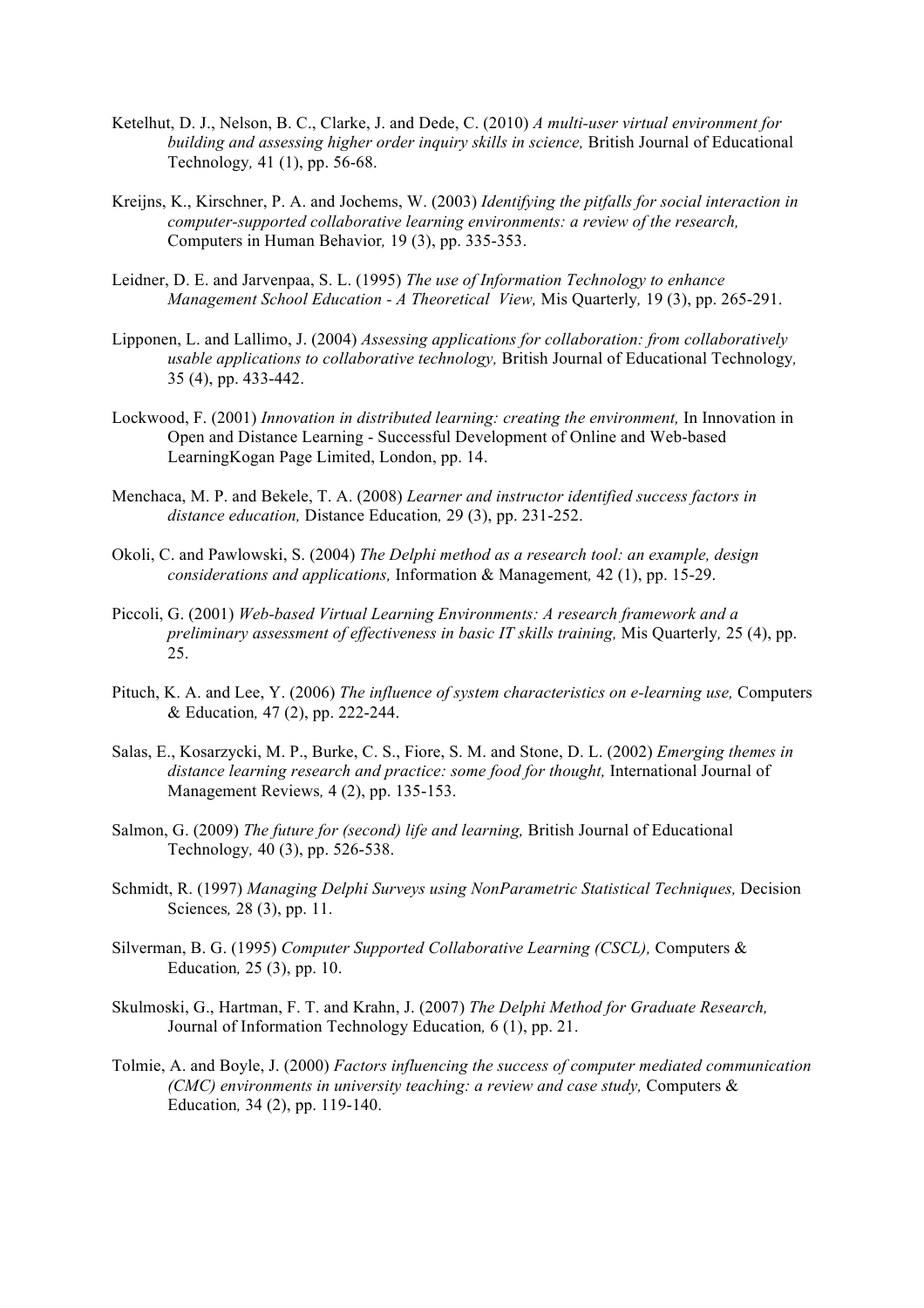| <b>Appendix – Consolidated List of Factors</b> |
|------------------------------------------------|
|------------------------------------------------|

|                 | <b>Factor Factor Description</b>                           | <b>Initial List</b> | <b>Validated</b> | <b>Final</b> |
|-----------------|------------------------------------------------------------|---------------------|------------------|--------------|
| F1              | Students should have prior experience                      |                     |                  |              |
|                 | of collaboration technology                                | $\sqrt{ }$          |                  |              |
| F <sub>2</sub>  | Promotive interaction should be                            | $\sqrt{ }$          | $\sqrt{ }$       | $\sqrt{ }$   |
|                 | encouraged within groups                                   |                     |                  |              |
| F <sub>3</sub>  | Students learning style should be                          | $\sqrt{ }$          |                  |              |
|                 | conducive to group-work                                    |                     |                  |              |
| F4              | Tutor should assume facilitator role                       | $\sqrt{ }$          | $\sqrt{ }$       | $\sqrt{ }$   |
| F <sub>5</sub>  | Tutor teaching style should encourage                      | $\sqrt{ }$          | V                | V            |
|                 | involvement and participation                              |                     |                  |              |
| F <sub>6</sub>  | Group members should have adequate                         | $\sqrt{ }$          |                  |              |
|                 | interpersonal skills                                       |                     |                  |              |
|                 | Technology used should enable                              |                     |                  |              |
| F7              | synchronous communication e.g. MSN                         | $\sqrt{ }$          |                  |              |
|                 | chat and teleconferencing                                  |                     |                  |              |
| F <sub>8</sub>  | An appropriate rationale for collaborate                   | $\sqrt{ }$          | $\sqrt{ }$       | $\sqrt{ }$   |
|                 | learning should be developed                               |                     |                  |              |
| F <sub>9</sub>  | Group work should promote individual                       | $\sqrt{ }$          | $\sqrt{ }$       |              |
|                 | accountability                                             |                     |                  |              |
| F <sub>10</sub> | Course content should encourage                            | $\sqrt{ }$          | V                |              |
|                 | interaction with both tutor and peers                      |                     | $\sqrt{ }$       |              |
| F11             | Tutors should have institutional support<br>for their role | $\sqrt{ }$          |                  |              |
|                 | The technology used should be                              |                     | $\sqrt{ }$       | $\sqrt{ }$   |
| F12             | accessible to all participants                             | $\sqrt{ }$          |                  |              |
|                 | Course subject matter should include                       |                     |                  |              |
| F13             | problem based tasks                                        | $\sqrt{ }$          | $\sqrt{ }$       |              |
|                 | A consistent user interface should be                      |                     |                  |              |
| F14             | provided                                                   | $\sqrt{ }$          |                  |              |
|                 | The development of a learning                              |                     |                  |              |
| F <sub>15</sub> | community should be encouraged and                         | $\sqrt{ }$          | V                | V            |
|                 | murtured                                                   |                     |                  |              |
|                 | Pre-course evaluation of learner profiles                  | $\sqrt{ }$          |                  |              |
| F <sub>16</sub> | and learner needs should be carried out                    |                     |                  |              |
| F17             | Tutors should prepare students to work                     | $\sqrt{ }$          | $\sqrt{ }$       |              |
|                 | collaboratively                                            |                     |                  |              |
| F <sub>18</sub> | Social environments should be provided                     | $\sqrt{ }$          | $\sqrt{ }$       |              |
|                 | for non-project communication                              |                     |                  |              |
| F <sub>19</sub> | Course subject matter should encourage                     | $\sqrt{ }$          | $\sqrt{ }$       |              |
|                 | opinion diversity                                          |                     |                  |              |
| F20             | An appropriate rationale for use of                        |                     |                  |              |
|                 | <b>Computer Mediated Communication</b>                     | V                   | $\sqrt{ }$       |              |
|                 | technologies should be developed                           |                     |                  |              |
| F21             | Technology used should enable                              |                     |                  |              |
|                 | asynchronous communication e.g. e-                         | $\sqrt{ }$          | $\sqrt{ }$       | $\sqrt{ }$   |
|                 | mail and bulletin boards                                   |                     |                  |              |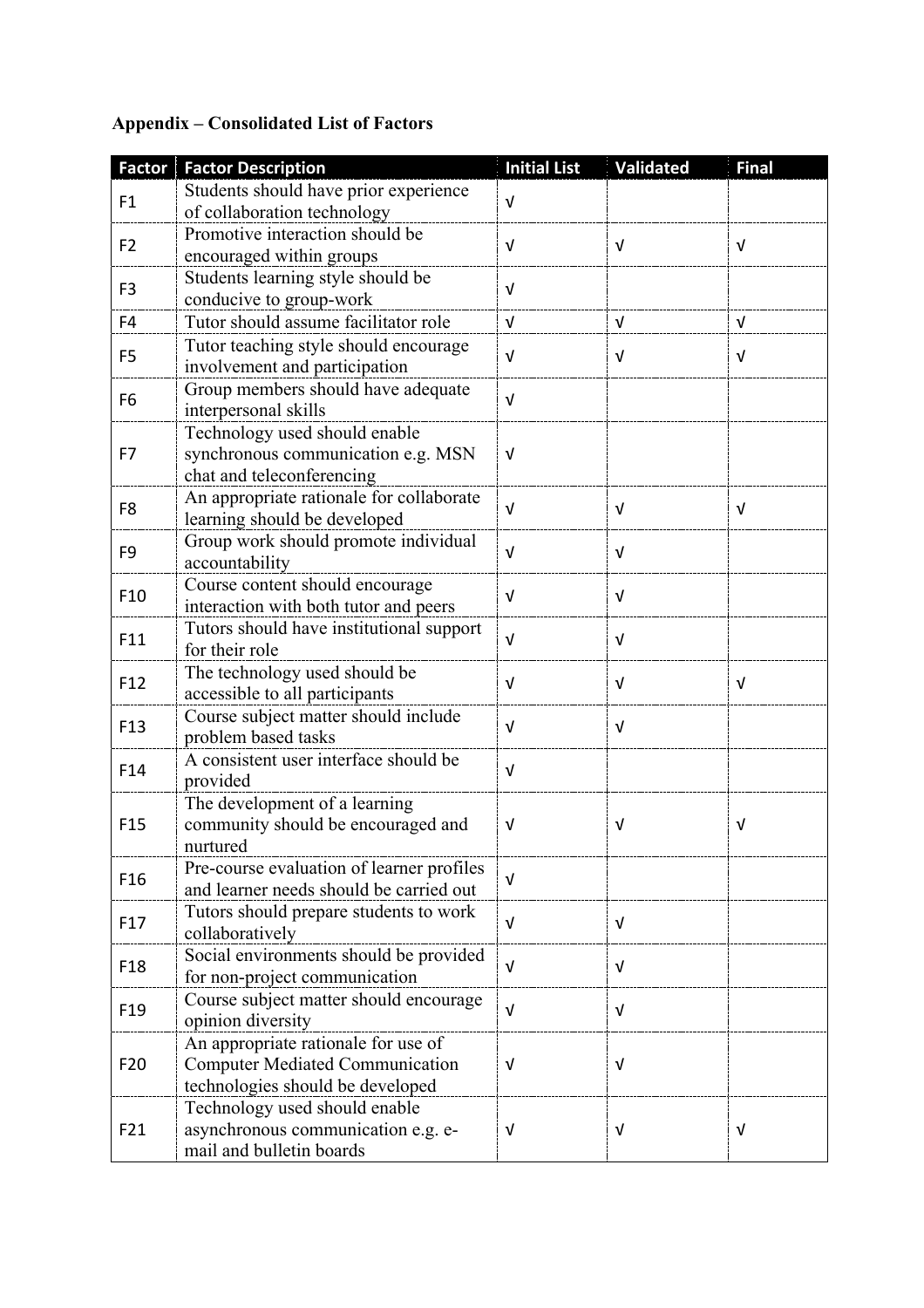| Factor | <b>Factor Description</b>                 | <b>Initial List</b> | Validated  | <b>Final</b> |
|--------|-------------------------------------------|---------------------|------------|--------------|
|        | Effective technical support should be     |                     |            |              |
| F22    | provided to both tutors and students      | $\sqrt{ }$          | $\sqrt{ }$ |              |
| F23    | Group work should promote positive        |                     |            |              |
|        | interdependence                           | $\sqrt{ }$          | $\sqrt{ }$ | $\sqrt{ }$   |
|        | Students learning style should be         |                     |            |              |
| F24    | conducive to sharing information with     | $\sqrt{ }$          |            |              |
|        | others                                    |                     |            |              |
| F25    | Group size should be kept small (e.g. 4-  |                     |            |              |
|        | 5 students)                               | $\sqrt{ }$          |            |              |
|        | Course subject matter should be           |                     |            |              |
| F26    | discussion based                          | $\sqrt{ }$          |            |              |
| F27    | Tutors should be trained for their role   | $\sqrt{ }$          | $\sqrt{ }$ | $\sqrt{ }$   |
|        | Group processing discussions should be    |                     |            |              |
| F28    | encouraged                                | $\sqrt{ }$          | V          |              |
|        | Tutor should monitor group                |                     |            |              |
| F29    | collaborative behaviour                   |                     | $\sqrt{ }$ |              |
|        | Technology used should enable multiple    |                     |            |              |
| F30    | means of communication                    |                     | $\sqrt{ }$ | $\sqrt{ }$   |
|        | Multiple tools are necessary, to appeal   |                     |            |              |
| F31    | to diverse learning styles, to support    |                     | $\sqrt{ }$ |              |
|        | collaboration in multiple formats         |                     |            |              |
|        | Technology should support multiple        |                     |            |              |
| F32    | learning styles                           |                     | V          | $\sqrt{ }$   |
|        | Course subject matter should be           |                     |            |              |
|        | delivered in multiple formats/strategies  |                     |            |              |
| F33    | including but not limited to discussion   |                     | $\sqrt{ }$ |              |
|        | based.                                    |                     |            |              |
| F34    | At least one opportunity for face-to-face |                     | V          |              |
|        | interaction with the group                |                     |            |              |
|        | Tutor interaction with the group should   |                     |            |              |
| F35    | be limited so that they do not bias the   |                     | V          |              |
|        | Collaborative Learning                    |                     |            |              |
|        | Student's interaction or participation    |                     | V          |              |
| F36    | should be weighed such that they are      |                     |            |              |
|        | graded by their contribution to the group |                     |            |              |
|        | Collaborative tasks should promote the    |                     | $\sqrt{ }$ |              |
| F37    | alignment of the individual goals of      |                     |            |              |
|        | students with the collective goals of the |                     |            |              |
|        | group                                     |                     |            |              |
|        | Students should be encouraged to          |                     |            |              |
| F38    | negotiate task activities regularly to    |                     | V          |              |
|        | remain engaged.                           |                     |            |              |
| F39    | Group grades should be allocated for      |                     | V          |              |
|        | collaborative effort                      |                     |            |              |
|        | Marks should be allocated for the         |                     |            |              |
| F40    | process (or milestones during the         |                     | V          |              |
|        | process)                                  |                     |            |              |
| F41    | Software should be intuitive to use       |                     | V          |              |